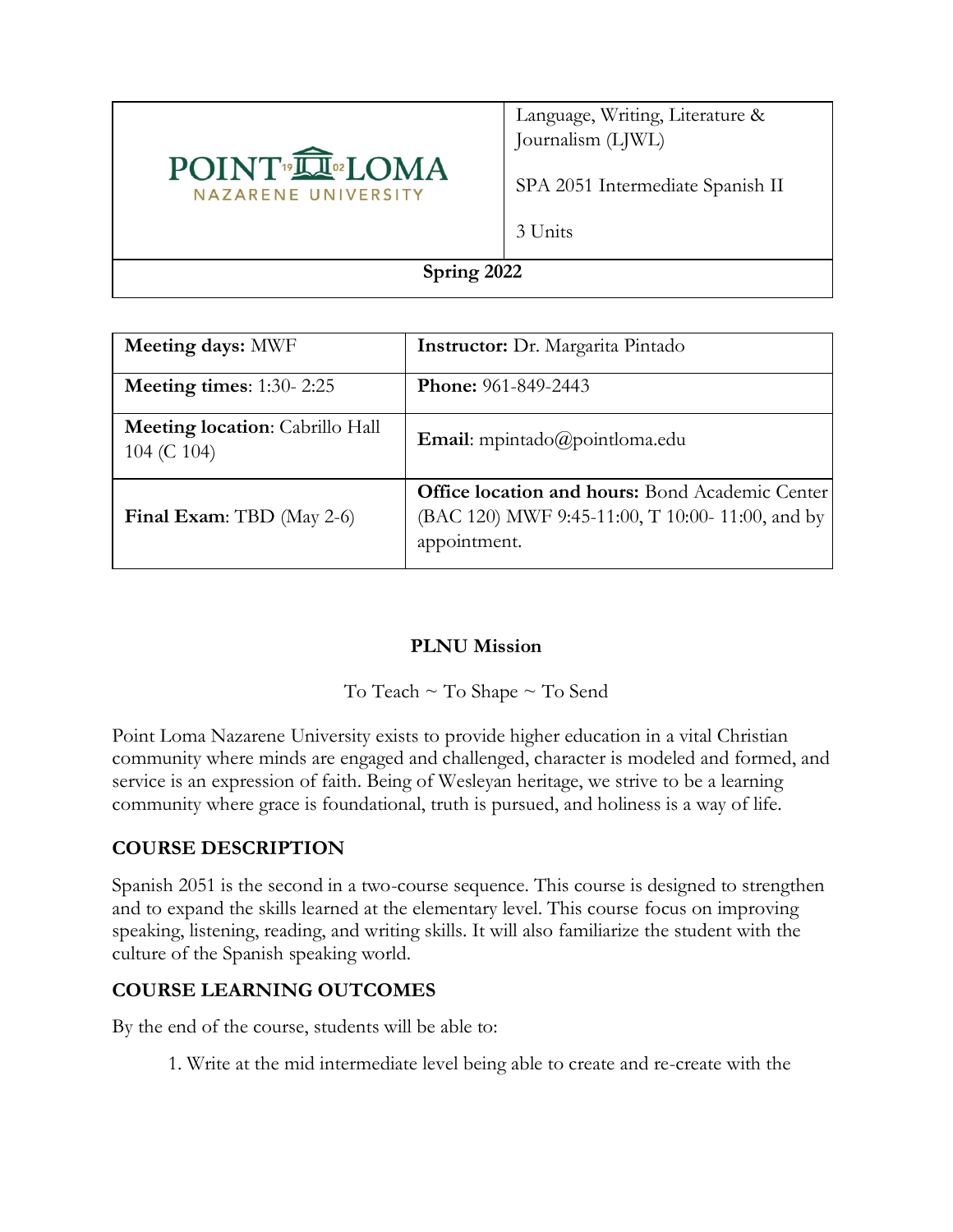language in discrete sentences and simple paragraphs (letters, take simple notes, short essays).

2. Comprehend increasingly more complex language structures. Decipher some, but not all, native speaker speech.

3. Speak by responding to and asking a variety of questions in which the material is created and re-created using familiar vocabulary and grammatical structures.

4. Read authentic texts with increased understanding of the main ideas and themes.

5. Demonstrate comprehension of cultural mores and patterns of living of the target culture(s) studied.

# **REQUIRED TEXTS**

McGraw- Hill, *Intermediate Spanish Grammar*, 2014. ISBN-13: 978-0071840675

Fuentes, Carlos. *Aura* (novella), Paperback, 2001. ISBN-10 6074451842 ; ISBN-13 978-6074451849

*TalkAbroad* conversation. Two 30-minute conversation are required for \$15.00 each. *TalkAbroad* website: [https://talkabroad.com.](https://talkabroad.com/) The code for our class is **Pinta2022-581528**

# **RECOMMENDED STUDY RESOURCES**

Webster's Spanish-English Dictionary for Students, or ANY good dictionary you find.

[\(https://www.amazon.com/Websters-Spanish-English-Dictionary-Students-](https://www.amazon.com/Websters-Spanish-English-Dictionary-Students-English/dp/1596951656/ref=sr_1_3?crid=3BJ2704EIN3YD&dchild=1&keywords=best+spanish+english+dictionary&qid=1629861479&sprefix=best+dictionaries+%2Caps%2C219&sr=8-3)[English/dp/1596951656/ref=sr\\_1\\_3?crid=3BJ2704EIN3YD&dchild=1&keywords=best+s](https://www.amazon.com/Websters-Spanish-English-Dictionary-Students-English/dp/1596951656/ref=sr_1_3?crid=3BJ2704EIN3YD&dchild=1&keywords=best+spanish+english+dictionary&qid=1629861479&sprefix=best+dictionaries+%2Caps%2C219&sr=8-3) [panish+english+dictionary&qid=1629861479&sprefix=best+dictionaries+%2Caps%2C219](https://www.amazon.com/Websters-Spanish-English-Dictionary-Students-English/dp/1596951656/ref=sr_1_3?crid=3BJ2704EIN3YD&dchild=1&keywords=best+spanish+english+dictionary&qid=1629861479&sprefix=best+dictionaries+%2Caps%2C219&sr=8-3)  $&sr=8-3$ )

# **ASSESSMENT AND GRADING**

Attendance and participation: 10% Assignments: 25% Vocabulary quizzes (3): 10% Exams (3): 30% Talk Abroad Conversation (2): 10% Oral Presentation: 5% Final Exam (comprehensive): 10%

Grades will be based on the following:

Sample Standard Grade Scale Based on Percentages

| $A$ 93-100 |         |                               | B+ 87-89   C+ 77-79   D+ 67-69   F Less than 59 |
|------------|---------|-------------------------------|-------------------------------------------------|
| A-90-92    | B 83-86 | $\mid$ C 73-76 $\mid$ D 63-66 |                                                 |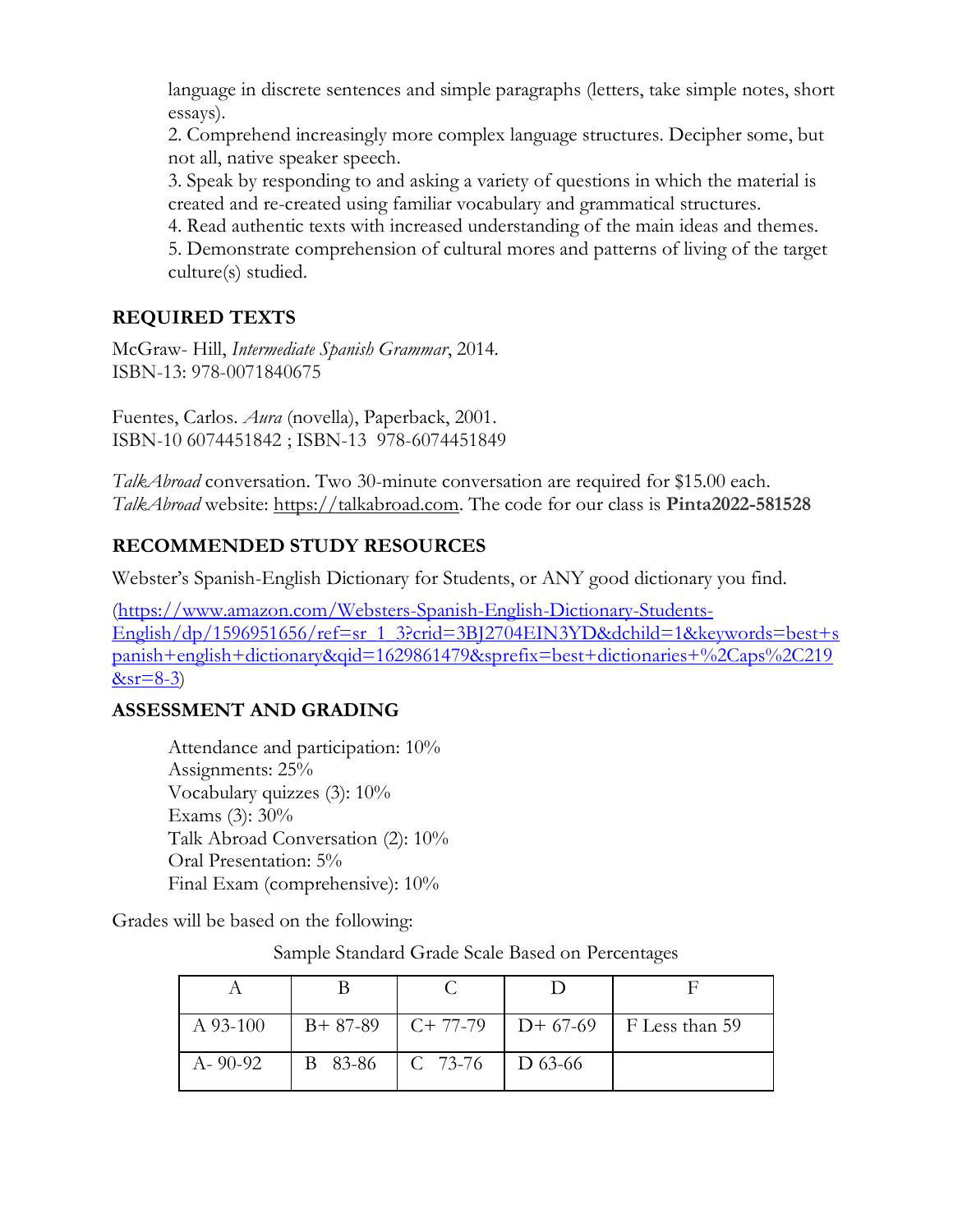| 80-82<br>- K_ | $\Gamma$ C- 70-72 | $D - 60 - 62$ |  |
|---------------|-------------------|---------------|--|
|               |                   |               |  |

# STATE AUTHORIZATION

State authorization is a formal determination by a state that Point Loma Nazarene University is approved to conduct activities regulated by that state. In certain states outside California, Point Loma Nazarene University is not authorized to enroll online (distance education) students. If a student moves to another state after admission to the program and/or enrollment in an online course, continuation within the program and/or course will depend on whether Point Loma Nazarene University is authorized to offer distance education courses in that state. It is the student's responsibility to notify the institution of any change in his or her physical location. Refer to the map on **State Authorization** to view which states allow online (distance education) outside of California.

# INCOMPLETES AND LATE ASSIGNMENTS

All assignments are to be submitted/turned in by the beginning of the class session when they are due—including assignments posted in Canvas. Incompletes will only be assigned in extremely unusual circumstances.

# PLNU COPYRIGHT POLICY

Point Loma Nazarene University, as a non-profit educational institution, is entitled by law to use materials protected by the US Copyright Act for classroom education. Any use of those materials outside the class may violate the law.

# PLNU ACADEMIC HONESTY POLICY

Students should demonstrate academic honesty by doing original work and by giving appropriate credit to the ideas of others. Academic dishonesty is the act of presenting information, ideas, and/or concepts as one's own when they are, in fact, the results of another person's creativity and effort. A faculty member who believes a situation involving academic dishonesty has been detected may assign a failing grade for that assignment or examination, or, depending on the seriousness of the offense, for the course. Faculty should follow and students may appeal using the procedure in the university Catalog. See Academic [Policies](https://catalog.pointloma.edu/content.php?catoid=52&navoid=2919#Academic_Honesty) for definitions of kinds of academic dishonesty and for further policy information.

# PLNU ACADEMIC ACCOMMODATIONS POLICY

PLNU is committed to providing equal opportunity for participation in all its programs, services, and activities. Students with disabilities may request course-related accommodations by contacting the Educational Access Center (EAC), located in the Bond Academic Center [\(EAC@pointloma.edu](mailto:EAC@pointloma.edu) or 619-849-2486). Once a student's eligibility for an accommodation has been determined, the EAC will issue an academic accommodation plan ("AP") to all faculty who teach courses in which the student is enrolled each semester.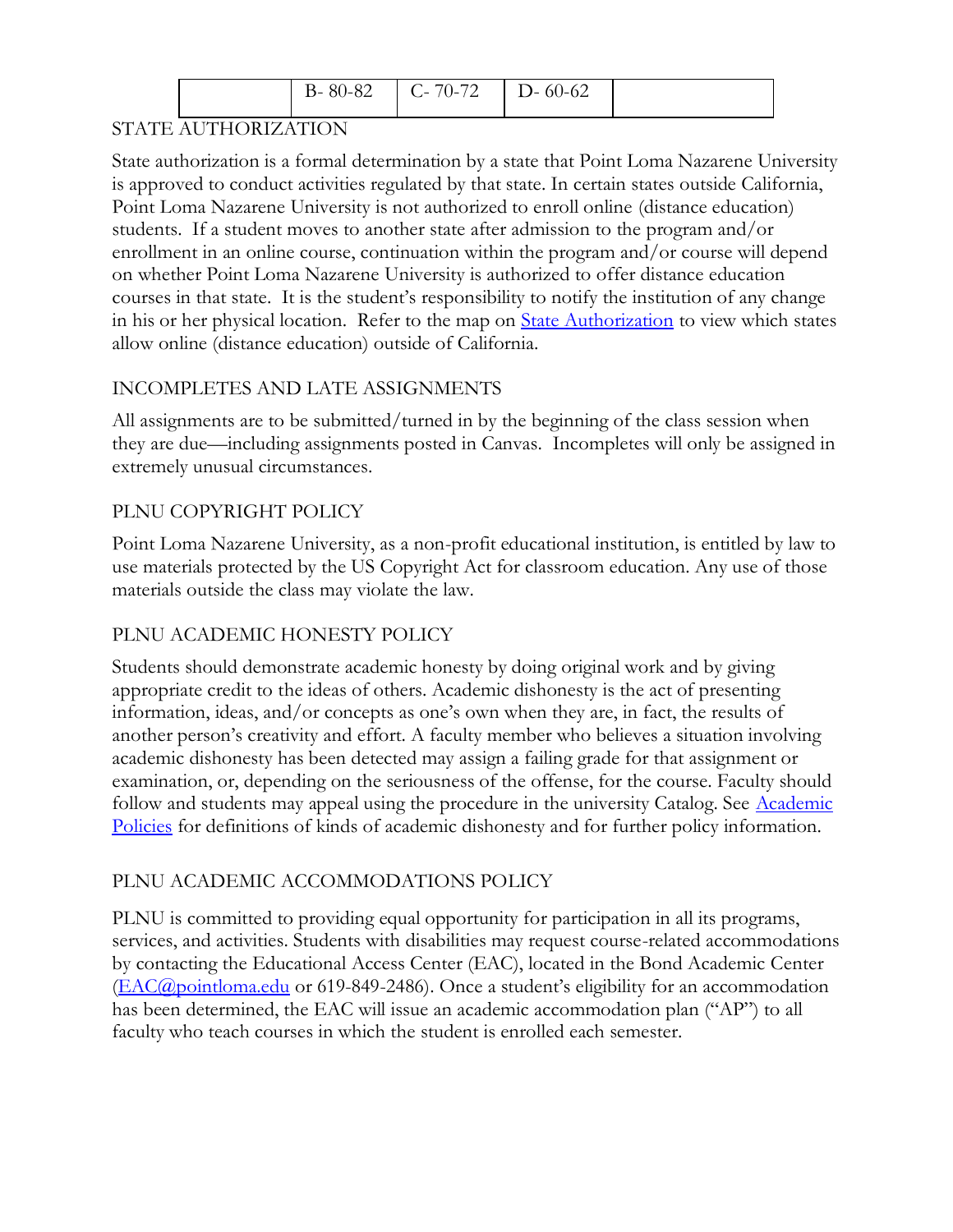PLNU highly recommends that students speak with their professors during the first two weeks of each semester/term about the implementation of their AP in that particular course and/or if they do not wish to utilize some or all of the elements of their AP in that course.

Students who need accommodations for a disability should contact the EAC as early as possible (i.e., ideally before the beginning of the semester) to assure appropriate accommodations can be provided. It is the student's responsibility to make the first contact with the EAC.

# PLNU ATTENDANCE AND PARTICIPATION POLICY

Regular and punctual attendance at all class sessions is considered essential to optimum academic achievement. If the student is absent for more **than 10 percent** of class sessions, the faculty member will issue a written **warning of de-enrollment**. If the absences exceed 20 percent, the student **may be de-enrolled** without notice until the university drop date or, after that date, receive the appropriate grade for their work and participation. ó

### SPIRITUAL CARE

Please be aware PLNU strives to be a place where you grow as whole persons. To this end, we provide resources for our students to encounter God and grow in their Christian faith.

If students have questions, a desire to meet with the chaplain or have prayer requests you can contact the Office of Spiritual Development.

### **Calendario del curso**

*Sujeto a cambio/ Subject to change*

[specific assignments with due dates can be found in Canvas]

### **Enero**

- 21 vocabulario (5.1 *Rostros -*provided by instructor) y condicional compuesto (*ISG* 132-133)
- 24 "Influencia cubana" (*Rostros* 30)
- 26 tertulia
- 28 quiz de vocabulario; introducción de vocabulario nuevo (*Rostros* 5.2), imperativos (*ISG* 136-7) (*ISG* tarea 138-143 selección)
- 31 "Influencia puertorriqueña" (poesía de la diáspora -provided by instructor)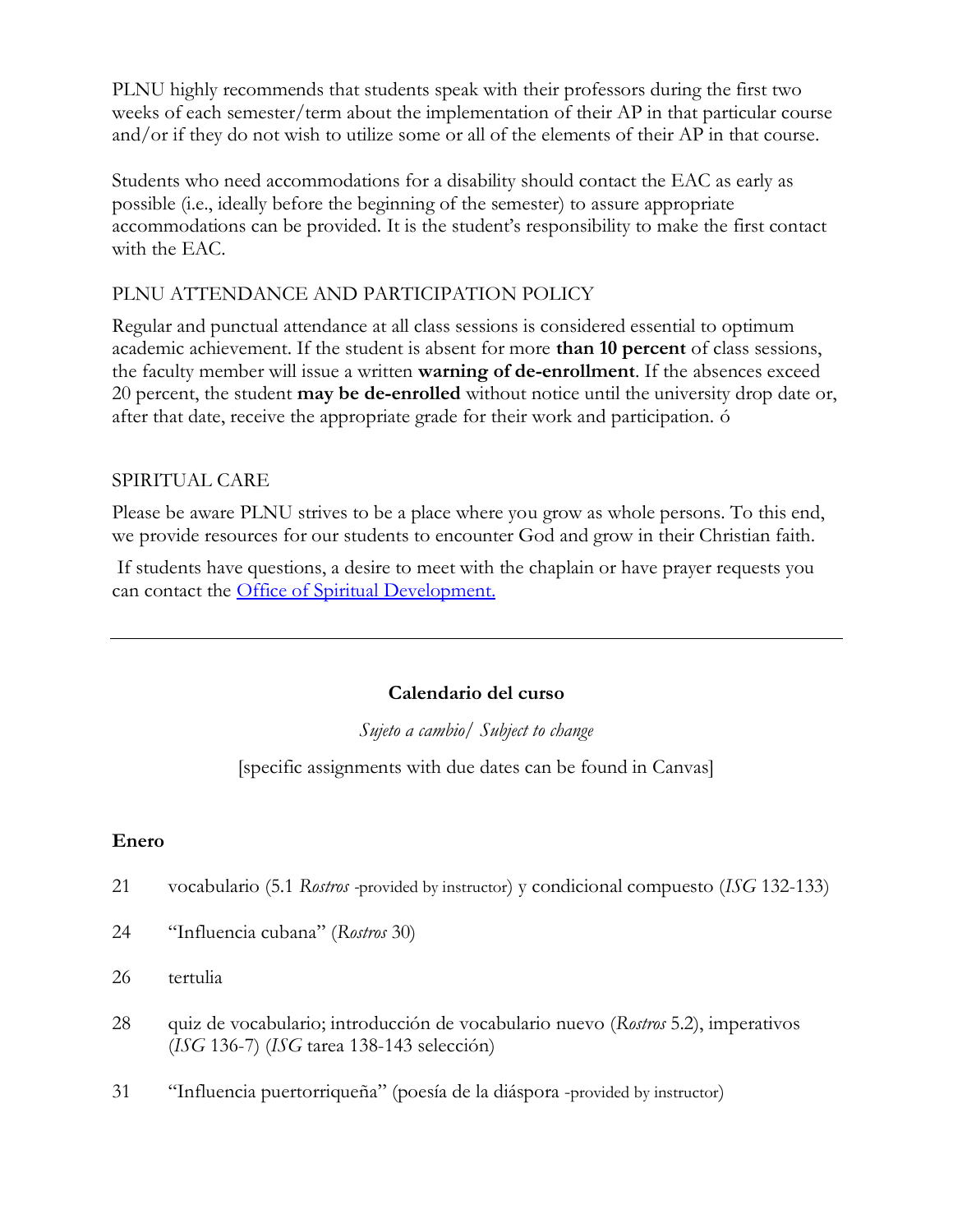#### **Febrero**

- tertulia
- quiz de vocabulario; imperativo con pronombres de objeto (*ISG* 144-5)
- ¡Poemas de amor para celebrar San Valentín!
- presente del subjuntivo: verbos regulares (*ISG* 146-149) (tarea: irregulares *ISG* 148- 149)
- presente del subjuntivo: verbos irregulares (*ISG* 150-153)
- examen
- tertulia (lectura: "Entrevista con Evo Morales" *Rostros*, 84)
- vocabulario (*Rostros* 6.3); pretérito imperfecto de subjuntivo: verbos regulares (*ISG* 154-155)
- lectura "El rey de la carne ya no es Argentina, sino Uruguay" (*Rostro*s 96); pretérito imperfecto de subjuntivo: verbos irregulares (*ISG* 156-157)

#### **Marzo**

- tertulia (película tbd y/o lectura: "Los nadies", *Rostros* 100)
- quiz de vocabulario; pretérito perfecto de subjuntivo (*ISG* 172-173)
- 7-11 Spring Break, no hay clases  $\odot$
- repaso
- examen
- el estilo indirecto (*ISG* 174-179)
- poemas: Storni "Hombre pequeñito" y "Tú me quieres blanca"; de Julia de Burgos "A Julia de Burgos" y "Yo misma fui mi ruta" (referencia a Sor Juana Inés de la Cruz: "Hombres necios que acusáis")
- tertulia (película tbd)
- usos del infinitivo (*ISG* 180-183)